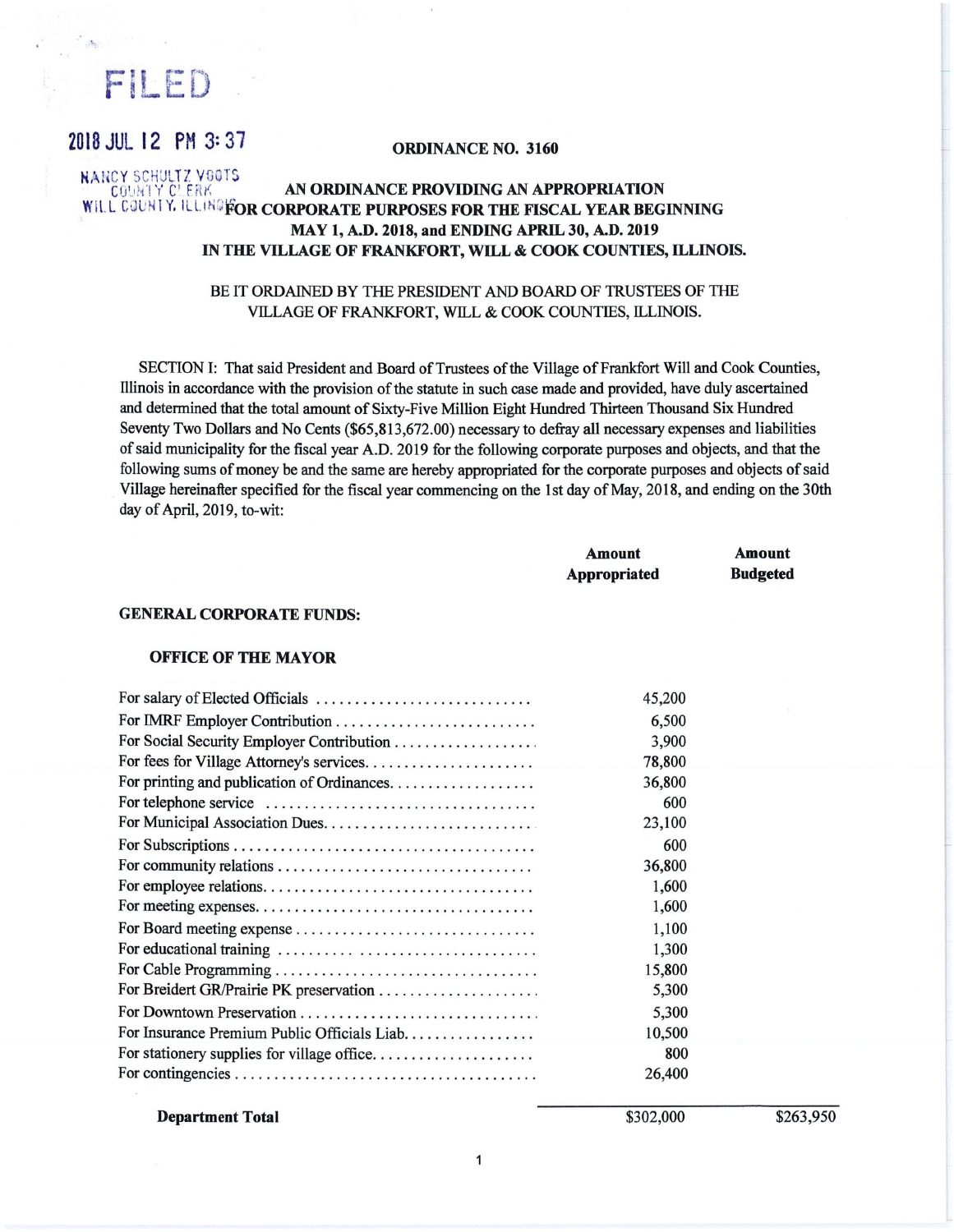## **OFFICE OF THE ADMINISTRATOR**

|                                                 | 364,400 |  |
|-------------------------------------------------|---------|--|
|                                                 | 37,600  |  |
|                                                 | 29,400  |  |
| For Insurance Premiums for:                     |         |  |
|                                                 | 96,600  |  |
|                                                 | 7,400   |  |
| Unemployment Compensation insurance             | 1,100   |  |
| For ICMA/IPPFA Employer Contribution            | 4,800   |  |
| For safety and well employee program            | 3,700   |  |
|                                                 | 33,600  |  |
| For repairs and maintenance of office equipment | 11,600  |  |
|                                                 | 600     |  |
|                                                 | 600     |  |
|                                                 | 4,200   |  |
|                                                 | 7,400   |  |
|                                                 | 10,500  |  |
|                                                 | 5,300   |  |
|                                                 | 2,100   |  |
|                                                 | 1,800   |  |
|                                                 | 42,000  |  |
|                                                 | 600     |  |
|                                                 | 2,100   |  |
|                                                 | 3,700   |  |
| For S.W.A.R.M. Insurance package                | 19,300  |  |
|                                                 | 2,700   |  |
|                                                 | 10,500  |  |
|                                                 | 11,600  |  |
| For software support                            | 7,400   |  |
|                                                 | 5,300   |  |
|                                                 | 1,300   |  |
| For equipment and accessories                   | 600     |  |
|                                                 | 69,500  |  |

**Department Total** 

 $\frac{$799,300}{$694,030}$ 

L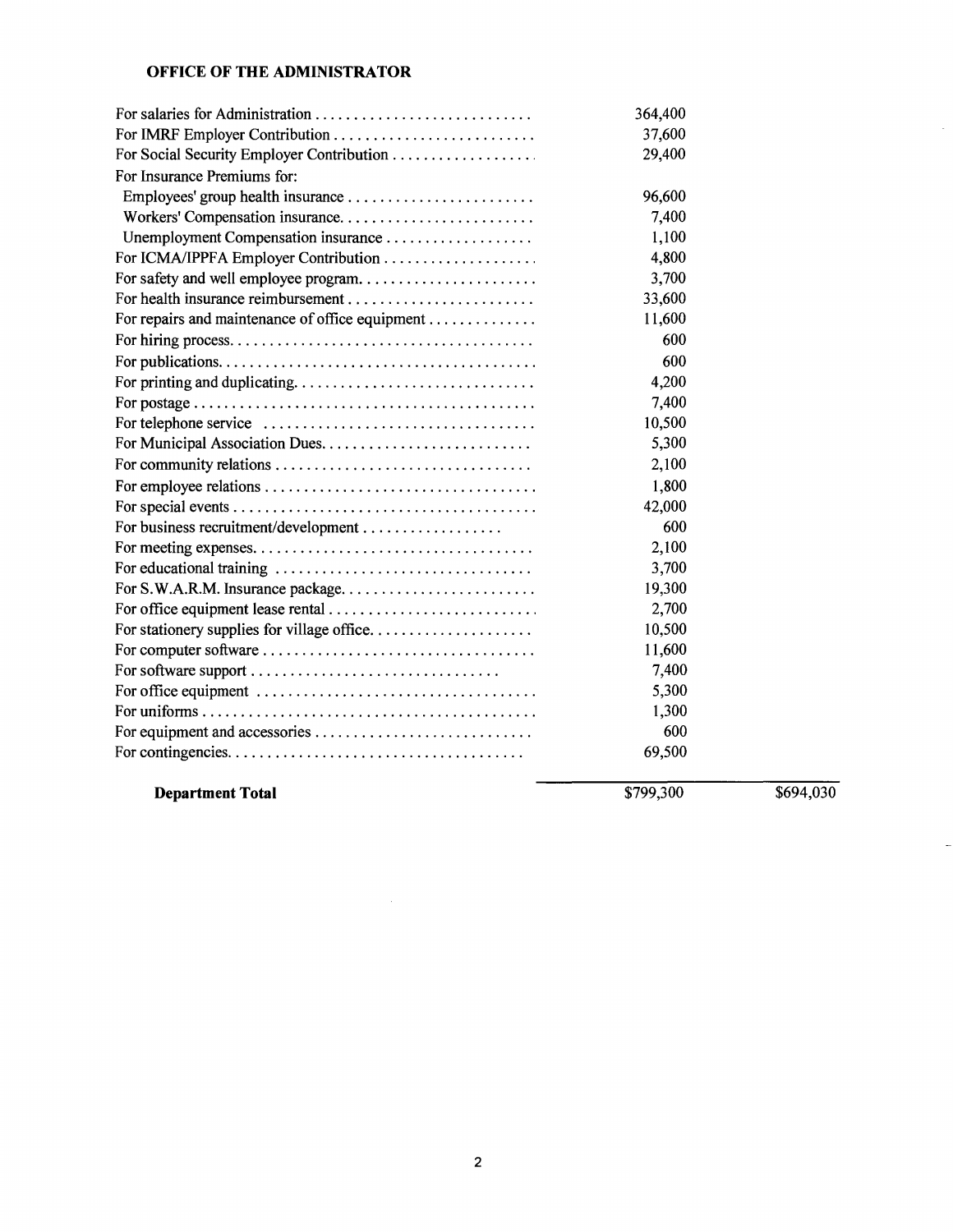## **DEPARTMENT OF FINANCE**

|                                                 | 215,800 |  |
|-------------------------------------------------|---------|--|
|                                                 | 29,400  |  |
|                                                 | 16,300  |  |
| For Insurance Premiums for:                     |         |  |
|                                                 | 34,800  |  |
|                                                 | 3,100   |  |
| Unemployment Compensation insurance             | 1,100   |  |
| For ICMA/IPPFA Employer Contribution            | 2,100   |  |
| For Self-Insurance Reimbursement                | 10,500  |  |
| For repairs and maintenance of office equipment | 1,100   |  |
| For fees for audit of Village records           | 20,000  |  |
| For Administrative and banking fees             | 6,900   |  |
|                                                 | 2,700   |  |
|                                                 | 1,600   |  |
|                                                 | 600     |  |
|                                                 | 3,700   |  |
| For S.W.A.R.M. Insurance package                | 8,000   |  |
| For appraisal of real estate properties         | 2,700   |  |
| For stationery supplies for village office      | 4,200   |  |
|                                                 | 20,500  |  |
| For office furniture and equipment              | 3,200   |  |
|                                                 | 600     |  |
|                                                 | 37,000  |  |

# **Department Total**

\$425,900 \$369,612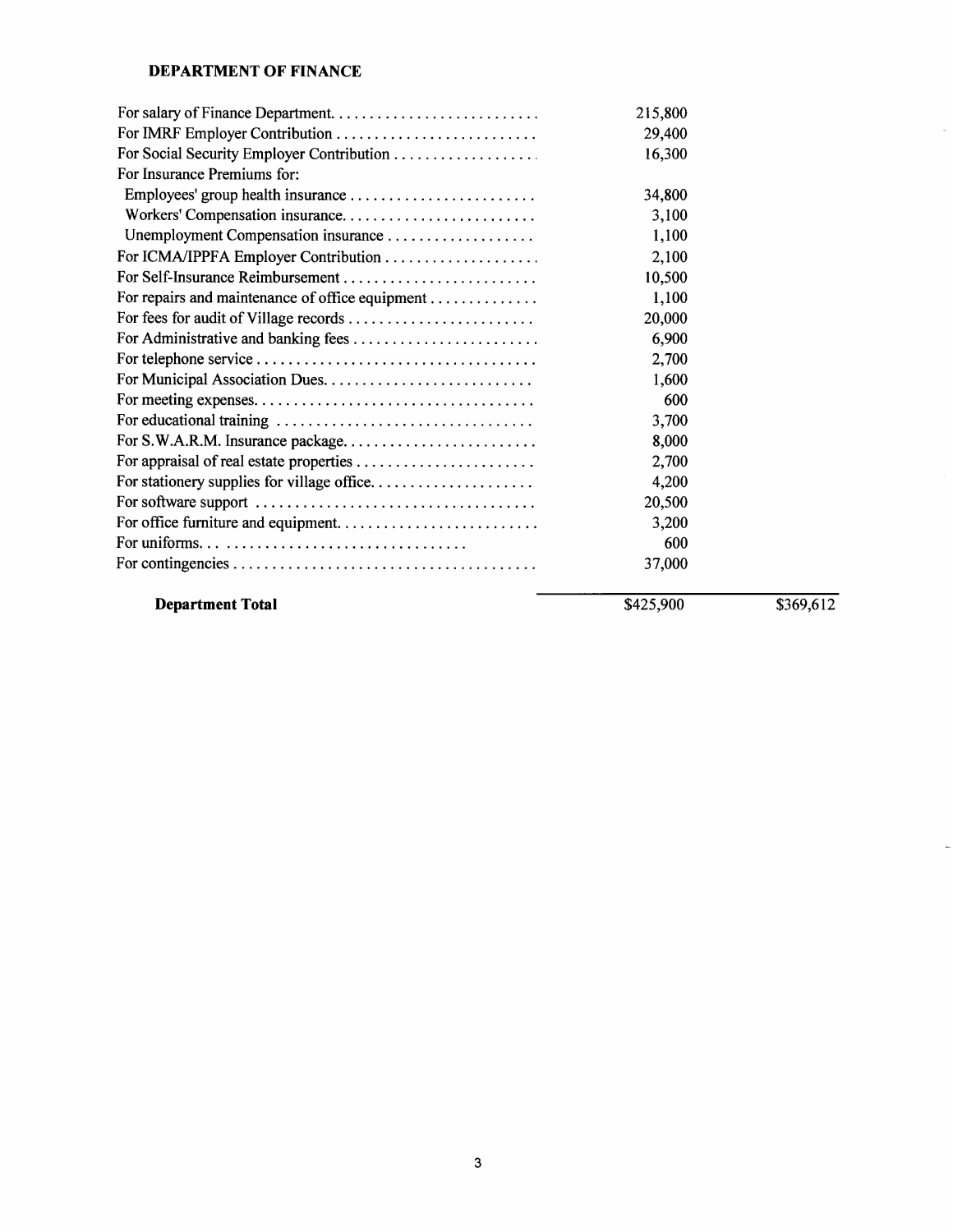# **DIVISION OF LAW ENFORCEMENT**

|                                                                   | 143,832   |
|-------------------------------------------------------------------|-----------|
|                                                                   | 121,441   |
| For Deputy Chief-Employee No. 373                                 | 119,202   |
| For Patrolmen & Sergeant Salaries pursuant to terms of collective |           |
|                                                                   | 2,775,300 |
|                                                                   | 290,300   |
|                                                                   | 54,600    |
|                                                                   | 275,100   |
| For Police Pension Employer Contribution                          | 1,097,100 |
| For Insurance Premiums for:                                       |           |
|                                                                   | 701,100   |
|                                                                   | 54,300    |
| Unemployment Compensation insurance                               | 15,800    |
| For Crossing Guards                                               | 2,700     |
| For ICMA/IPPFA Employer Contribution                              | 47,300    |
|                                                                   | 2,700     |
|                                                                   | 141,800   |
|                                                                   | 7,400     |
| For repairs and maintenance of office equipment                   | 10,500    |
| For repairs and maintenance of vehicles                           | 36,800    |
| For cleaning of police uniforms                                   | 5,300     |
|                                                                   | 115,500   |
|                                                                   | 7,900     |
|                                                                   | 378,000   |
|                                                                   | 1,100     |
|                                                                   | 12,600    |
|                                                                   | 5,300     |
|                                                                   | 600       |
|                                                                   | 6,300     |
|                                                                   | 600       |
|                                                                   | 4,200     |
|                                                                   | 2,700     |
|                                                                   | 34,200    |
|                                                                   | 12,600    |
|                                                                   | 600       |
|                                                                   | 5,300     |
| For S.W.A.R.M. Insurance package                                  | 136,500   |
|                                                                   | 2,700     |
|                                                                   | 15,800    |
|                                                                   | 105,000   |
|                                                                   | 5,800     |
|                                                                   |           |
| For computer software and support                                 | 56,200    |
|                                                                   | 6,900     |
|                                                                   | 17,400    |
|                                                                   | 23,700    |
| For equipment and accessories                                     | 31,500    |
|                                                                   | 31,500    |
|                                                                   | 677,300   |
|                                                                   | 17,500    |

**Department Total** 

ł,

\$7,617,875 \$6,772,604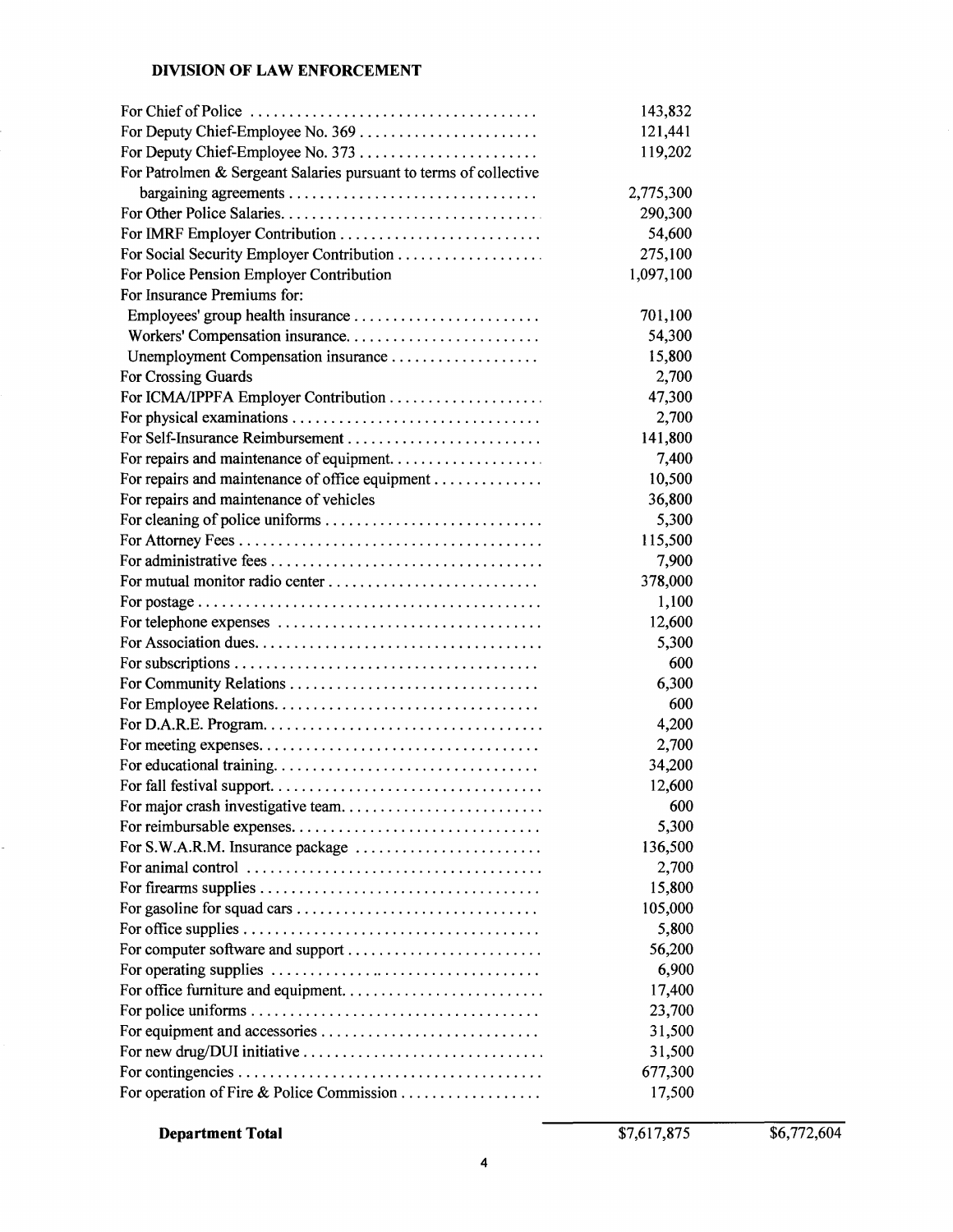## **DIVISION OF CIVIL DEFENSE**

t.

k,

| 21,000 |  |
|--------|--|
| 600    |  |
| 1.100  |  |
|        |  |

| \$22,700 | \$21,500 |
|----------|----------|
|          |          |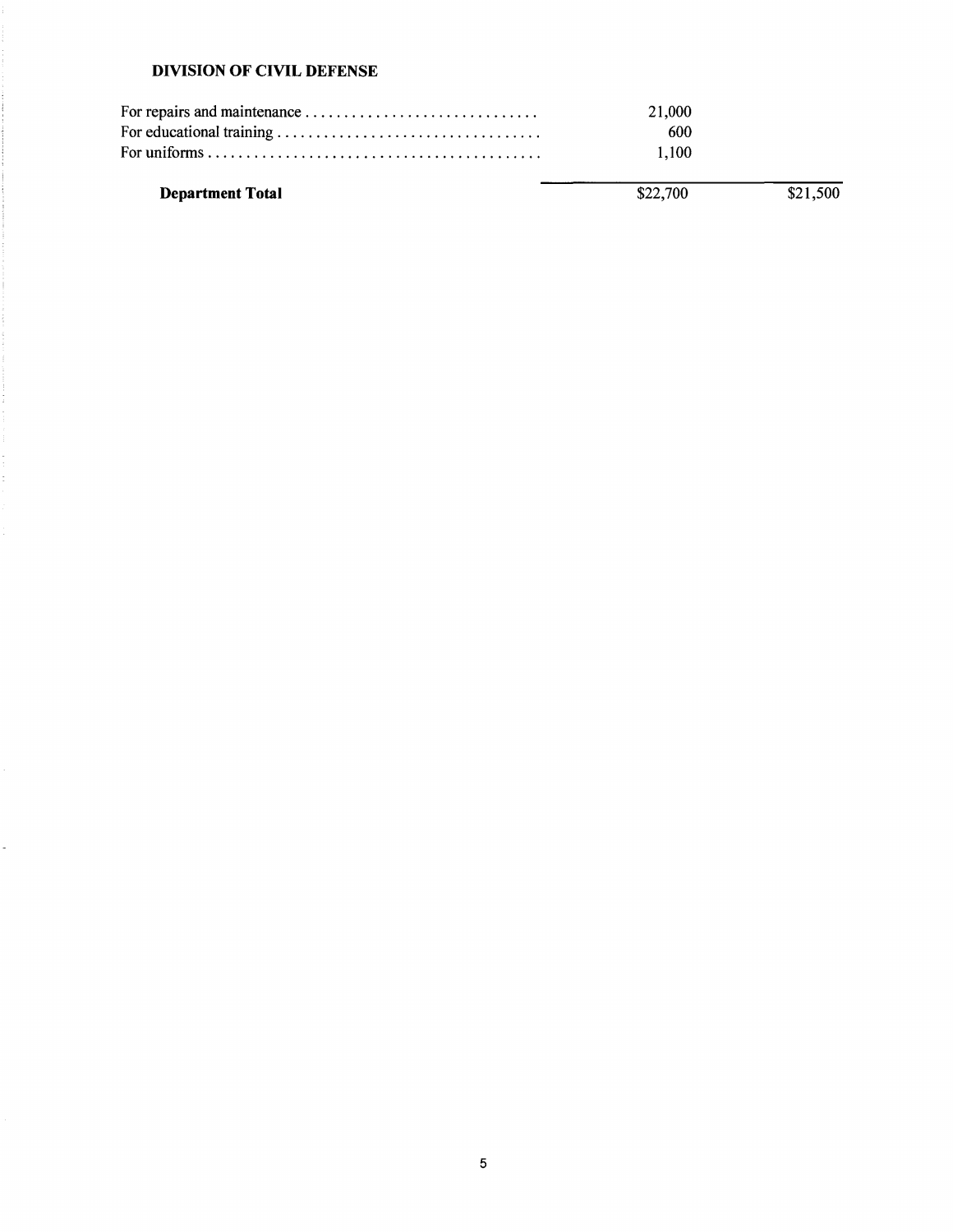## **DIVISION OF PUBLIC WORKS**

|                                                 | 1,295,700 |
|-------------------------------------------------|-----------|
|                                                 | 168,000   |
| For Social Security Employer Contribution       | 105,000   |
| For Insurance Premiums for:                     |           |
| Employees' group health insurance               | 267,900   |
|                                                 | 600       |
| Workers' Compensation insurance                 | 22,600    |
|                                                 | 6,900     |
|                                                 | 21,000    |
|                                                 | 63,000    |
| For repairs and maintenance of public buildings | 89,300    |
| For repairs and maintenance for lawn mowing     | 220,500   |
| For repairs and maintenance of public grounds   | 105,000   |
|                                                 | 10,500    |
| For repairs and maintenance of sidewalks        | 63,000    |
|                                                 | 157,500   |
| For repairs and maintenance patching            | 6,300     |
|                                                 | 6,300     |
|                                                 | 68,300    |
| For repairs and maintenance of storm drainage   |           |
| For repairs and maintenance of streets/signs    | 57,800    |
| For repairs and maintenance of traffic lights   | 33,600    |
|                                                 | 26,300    |
| For repairs and maintenance of street lights    | 99,800    |
|                                                 | 2,700     |
| For street sweeping                             | 36,800    |
| For repairs and maintenance of office equipment | 6,300     |
| For repairs and maintenance of vehicles         | 94,500    |
|                                                 | 10,500    |
|                                                 | 26,300    |
|                                                 | 1,600     |
|                                                 | 6,300     |
|                                                 | 6,300     |
|                                                 | 1,100     |
|                                                 | 7,400     |
|                                                 | 1,100     |
|                                                 | 3,200     |
|                                                 | 12,600    |
|                                                 | 21,000    |
|                                                 | 7,400     |
|                                                 | 115,500   |
|                                                 | 49,200    |
|                                                 | 15,300    |
|                                                 | 126,000   |
|                                                 | 65,100    |
|                                                 | 21,000    |
|                                                 | 1,100     |
| For computer software and support               | 11,100    |
|                                                 | 26,300    |
|                                                 | 2,700     |
|                                                 | 13,200    |
|                                                 | 341,500   |
|                                                 |           |

 $\overline{\phantom{a}}$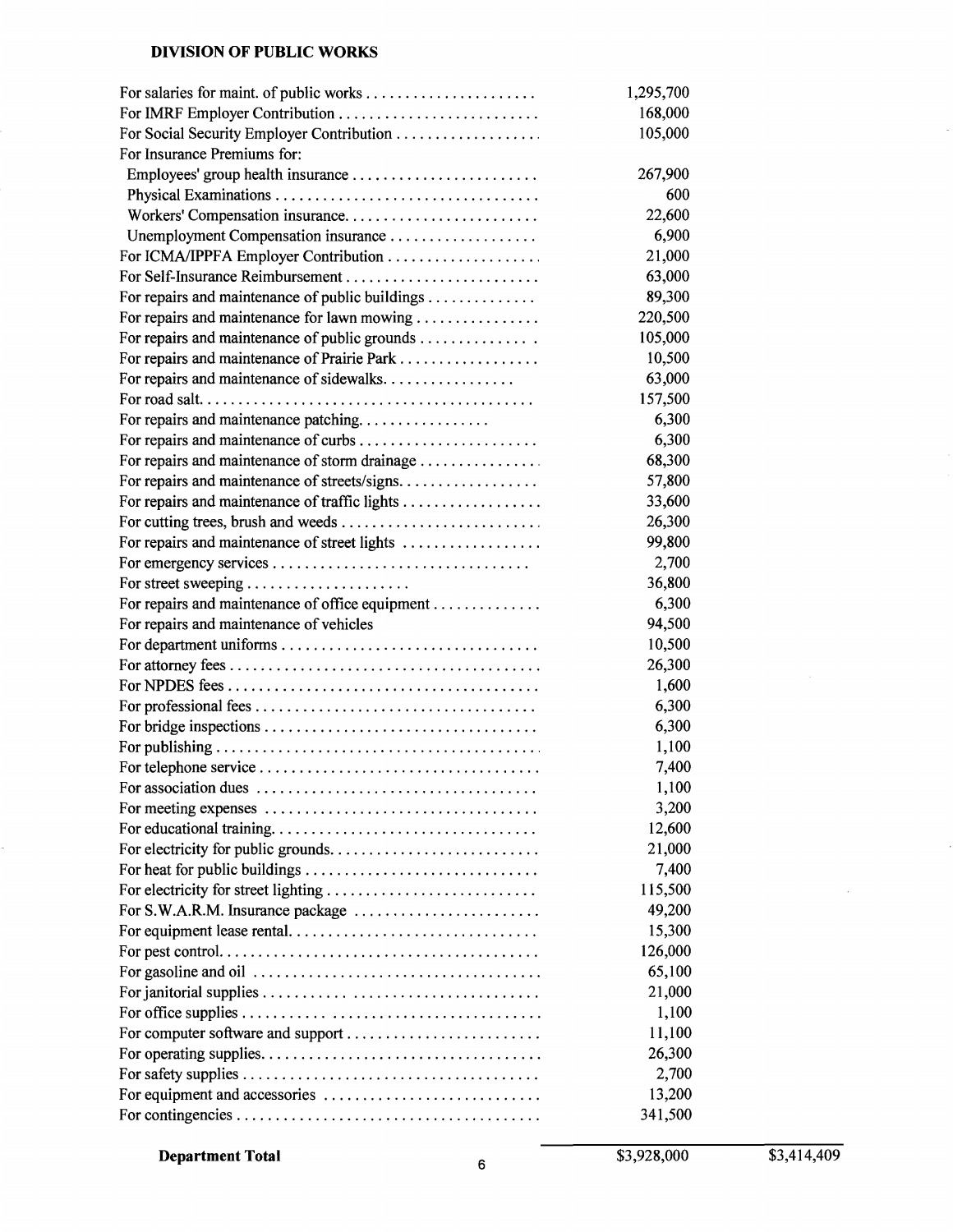## **DEPT. OF BUILDING** & **CODE ENFORCEMENT**

ý.

Ê,

| For salary of Building Dept. Staff                              | 377,000     |             |
|-----------------------------------------------------------------|-------------|-------------|
| For IMRF Employer Contribution                                  | 39,900      |             |
|                                                                 | 26,300      |             |
| For Insurance Premiums for:                                     |             |             |
|                                                                 | 71,700      |             |
|                                                                 | 300         |             |
|                                                                 | 5,200       |             |
| Unemployment Compensation insurance                             | 5,300       |             |
|                                                                 | $5,800$ .   |             |
|                                                                 | 22,100      |             |
|                                                                 | 63,000      |             |
| For repairs and maintenance of office equipment                 | 2,700       |             |
| For repairs and maintenance of vehicles                         | 3,200       |             |
|                                                                 | 10,500      |             |
|                                                                 | 42,000      |             |
| For emergency contract service                                  | 5,300       |             |
|                                                                 | 52,500      |             |
|                                                                 | 2,100       |             |
|                                                                 | 4,200       |             |
|                                                                 | 900         |             |
|                                                                 | 600         |             |
|                                                                 | 900         |             |
|                                                                 | 12,600      |             |
|                                                                 | 13,300      |             |
|                                                                 | 4,800       |             |
|                                                                 | 3,700       |             |
|                                                                 | 2,100       |             |
|                                                                 | 14,700      |             |
|                                                                 | 1,600       |             |
| For office furniture and equipment                              | 5,300       |             |
|                                                                 | 1,900       |             |
|                                                                 | 1,100       |             |
|                                                                 | 76,400      |             |
| <b>Department Total</b>                                         | \$879,000   | \$763,466   |
| <b>GARBAGE DISPOSAL</b>                                         |             |             |
| For maintenance of garbage system for the collection and        |             |             |
| disposal of garbage in the Village as authorized by Chapter 24, |             |             |
| Art. 40, Paragraph 3, Illinois Revised Statutes                 | 1,171,800   |             |
|                                                                 | 47,300      |             |
|                                                                 | 326,600     |             |
|                                                                 | 147,200     |             |
|                                                                 |             |             |
| <b>Department Total</b>                                         | \$1,692,900 | \$1,472,000 |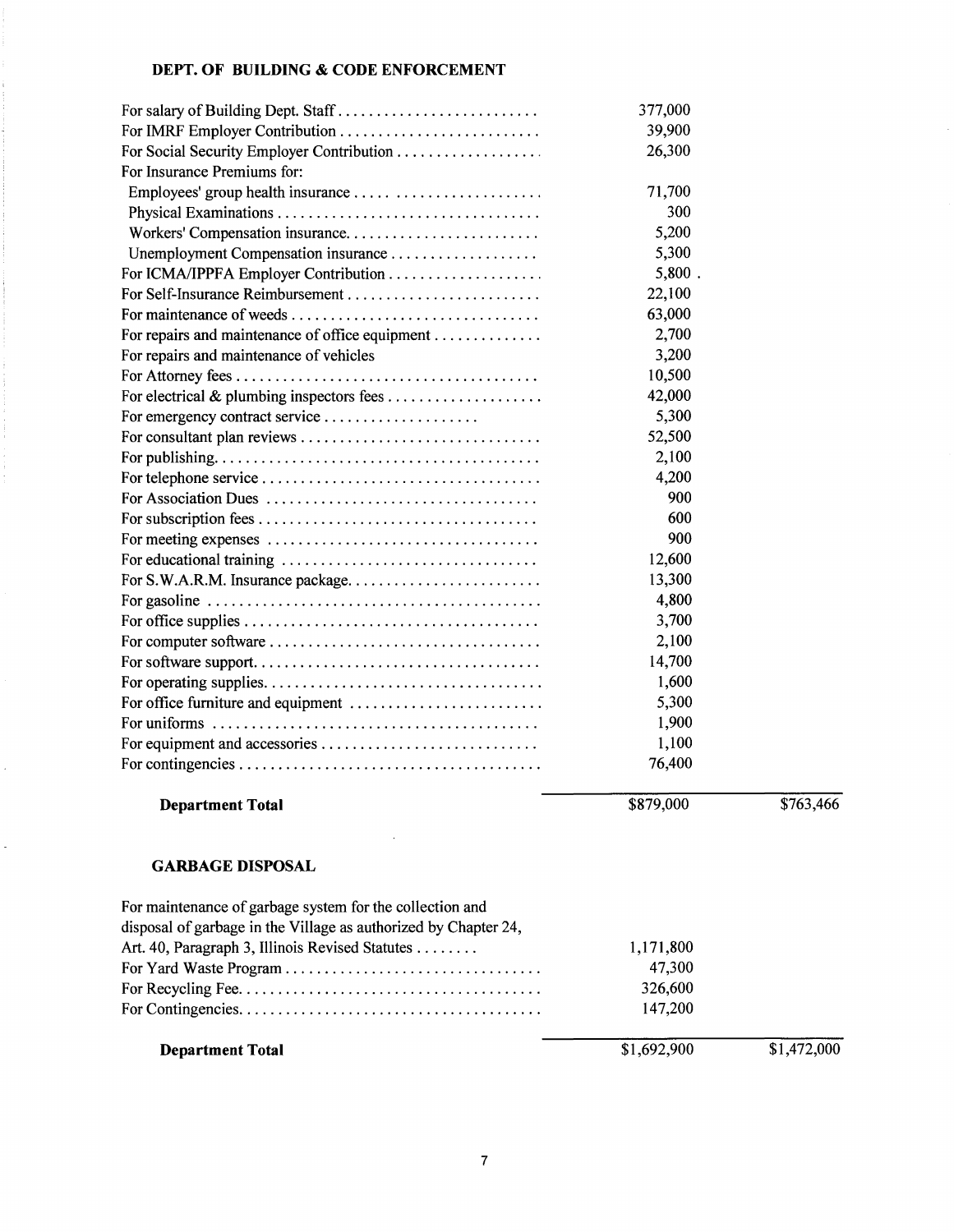### **DEPT. OF DEVELOPMENT SERVICES**

÷,

| TOTAL GENERAL CORPORATE FUNDS                                                                 | 16,334,475   | 14,349,894 |
|-----------------------------------------------------------------------------------------------|--------------|------------|
| <b>Department Total</b>                                                                       | \$666,800    | \$578,323  |
|                                                                                               |              |            |
|                                                                                               | 57,900       |            |
|                                                                                               | 600          |            |
|                                                                                               | 4,200<br>400 |            |
|                                                                                               | 1,600        |            |
|                                                                                               | 12,600       |            |
|                                                                                               | 1,600        |            |
| For office supplies $\dots \dots \dots \dots \dots \dots \dots \dots \dots \dots \dots \dots$ | 1,600        |            |
|                                                                                               | 2,100        |            |
| For S.W.A.R.M. Insurance package                                                              | 9,700        |            |
|                                                                                               | 3,700        |            |
|                                                                                               | 7,400        |            |
|                                                                                               | 1,100        |            |
|                                                                                               | 2,100        |            |
|                                                                                               | 600          |            |
|                                                                                               | 2,700        |            |
|                                                                                               | 3,500        |            |
|                                                                                               | 300          |            |
|                                                                                               | 600          |            |
|                                                                                               | 3,200        |            |
|                                                                                               | 5,300        |            |
|                                                                                               | 5,300        |            |
|                                                                                               | 68,300       |            |
|                                                                                               | 131,300      |            |
|                                                                                               | 5,300        |            |
| For repairs and maintenance of vehicles                                                       | 1,600        |            |
| For repairs and maintenance of office equipment                                               | 2,700        |            |
|                                                                                               | 13,700       |            |
| For ICMA/IPPFA Employer Contribution                                                          | 3,900        |            |
|                                                                                               | 1,100        |            |
|                                                                                               | 3,800        |            |
|                                                                                               | 39,700       |            |
| For Insurance Premiums for:                                                                   |              |            |
| For Social Security Employer Contribution                                                     | 22,000       |            |
| For IMRF Employer Contribution                                                                | 30,500       |            |
| For salary of Comm. Development Staff                                                         | 209,500      |            |
|                                                                                               | 5,300        |            |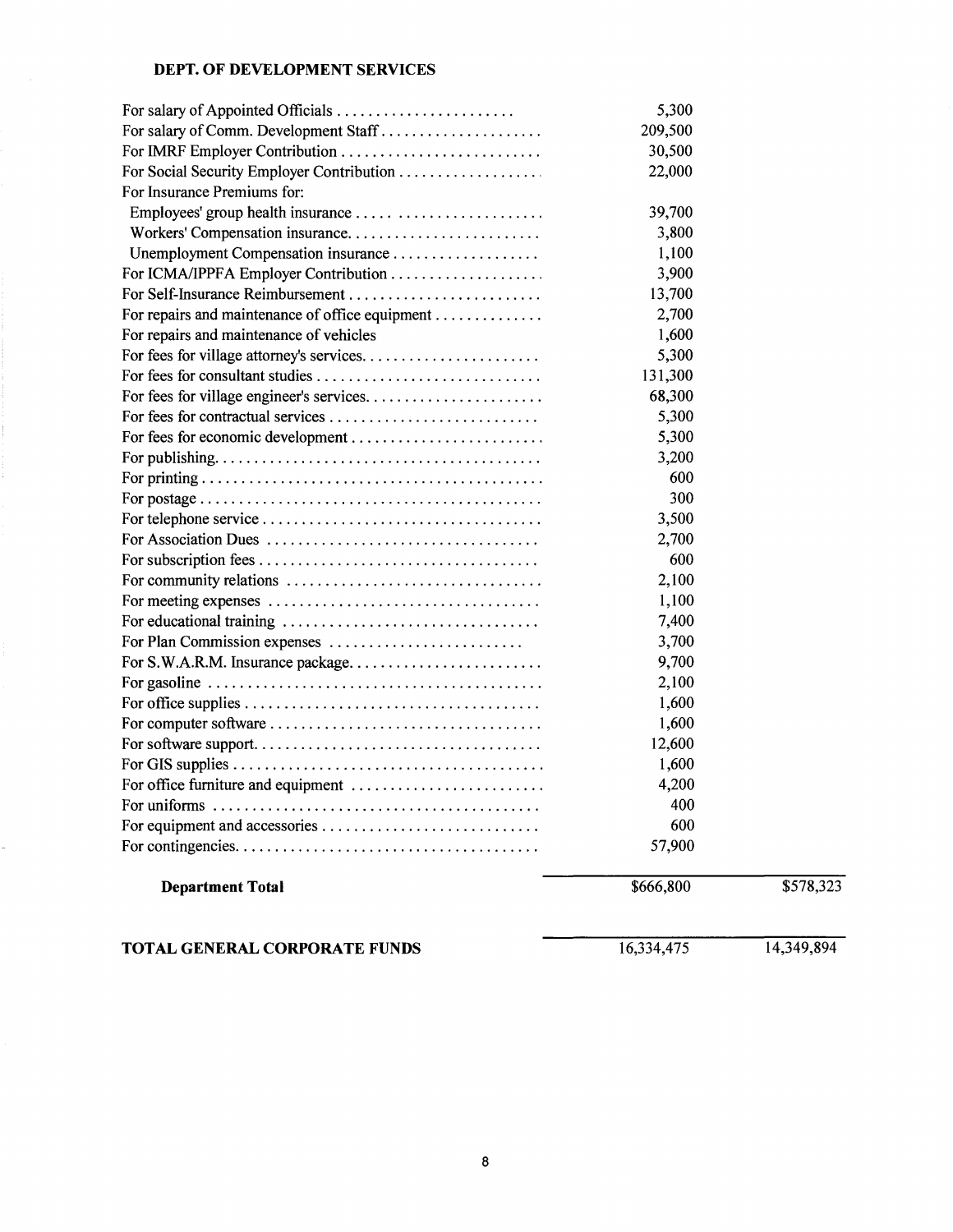#### **DEPT. OF POLICE PENSION**

J,

|                                                  | 1,184,400   | \$937,500   |
|--------------------------------------------------|-------------|-------------|
| <b>MOTOR FUEL TAX FUND</b>                       |             |             |
|                                                  | $\bf{0}$    |             |
|                                                  | 847,200     |             |
|                                                  | 1,356,700   |             |
| <b>Department Total</b>                          | \$2,203,900 | \$2,098,811 |
| <b>CAPITAL DEVELOPMENT FUND</b>                  |             |             |
|                                                  | 1,942,500   |             |
|                                                  | 36,800      |             |
|                                                  | 262,500     |             |
|                                                  | 111,300     |             |
| For capital replacement of equipment             | 510,900     |             |
| For capital replacement of office equip          | 19,500      |             |
|                                                  | 26,300      |             |
|                                                  | 26,300      |             |
|                                                  | 52,500      |             |
|                                                  | 26,300      |             |
|                                                  | 236,300     |             |
|                                                  | 26,300      |             |
|                                                  | 267,900     |             |
| For downtown and commercial development projects | 435,800     |             |
|                                                  | 73,500      |             |
| For community enhancements                       | 157,500     |             |
| For Emergency/Contingency                        | 1,000,000   |             |
| Transfers to the Motor Fuel Tax Fund             | 513,300     |             |
| <b>Department Total</b>                          | \$5,725,500 | \$4,309,425 |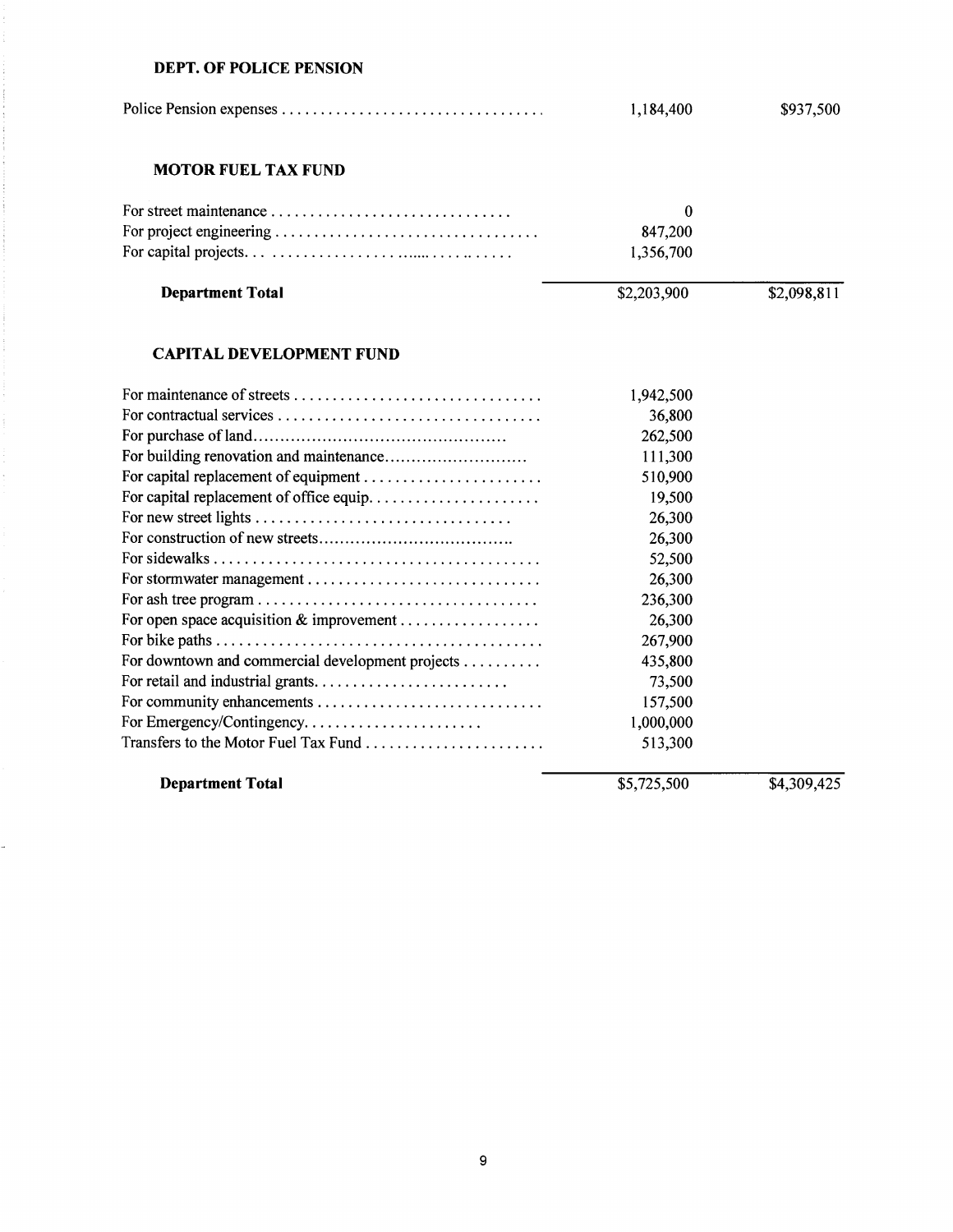### **COMBINED DIVISION OF WASTEWATER AND WATERWORKS**

|                                                                                          | <b>SEWER</b> | <b>WATER</b> |
|------------------------------------------------------------------------------------------|--------------|--------------|
|                                                                                          | 740,000      | 1,102,500    |
| For Illinois Municipal Retirement Fund                                                   | 115,500      | 147,000      |
|                                                                                          | 67,200       | 89,300       |
| For Insurance Premiums for:                                                              |              |              |
|                                                                                          | 167,100      | 213,300      |
|                                                                                          | 13,000       | 17,000       |
|                                                                                          | 6,900        | 10,000       |
|                                                                                          | 12,100       | 17,900       |
|                                                                                          | 42,000       | 47,300       |
|                                                                                          | 600          | 600          |
|                                                                                          | 36,800       | 42,000       |
| For repairs and maintenance of lines/lift stations.                                      | 157,500      | 0            |
| For repairs and maintenance of treatment plants                                          | 262,500      | 0            |
| For repairs and maintenance of office equipment                                          | 3,200        | 2,100        |
| For repairs and maintenance of vehicles                                                  | 27,300       | 26,300       |
|                                                                                          | 7,900        | 7,900        |
|                                                                                          | $\bf{0}$     | 367,500      |
|                                                                                          | 0            | 78,800       |
| For repairs and maintenance of water towers                                              | $\bf{0}$     | 21,000       |
|                                                                                          | 65,700       | 44,700       |
|                                                                                          | 157,500      | $\theta$     |
|                                                                                          | 11,600       | 10,500       |
|                                                                                          | 26,300       | 26,300       |
|                                                                                          | 32,600       | 32,600       |
|                                                                                          | $\bf{0}$     | 10,500       |
|                                                                                          | 5,300        | 1,100        |
|                                                                                          | 31,500       | 31,500       |
|                                                                                          | 36,800       | 21,000       |
|                                                                                          | 5,300        | 4,200        |
|                                                                                          | 21,000       | 10,500       |
| For utilities for operation of system:                                                   |              |              |
|                                                                                          | 7,900        | 6,300        |
|                                                                                          | 446,300      | 262,500      |
|                                                                                          | 21,000       | 12,600       |
|                                                                                          | 99,800       | 31,500       |
|                                                                                          | 367,500      | 0            |
| For S.W.A.R.M. Insurance package                                                         | 32,800       | 43,400       |
|                                                                                          | 1,100        | 2,700        |
| For lease rental $\ldots \ldots \ldots \ldots \ldots \ldots \ldots \ldots \ldots \ldots$ | 1,600        | 2,700        |
|                                                                                          | 7,900        | 7,900        |
|                                                                                          | 600          | 2,700        |
|                                                                                          | 0            | 0            |
|                                                                                          | 194,300      | 115,500      |
|                                                                                          | 26,300       | 21,000       |
|                                                                                          | 31,500       | 31,500       |
|                                                                                          | 10,500       | 15,800       |
|                                                                                          | 1,100        | 5,300        |
|                                                                                          | 26,300       | 21,000       |

÷,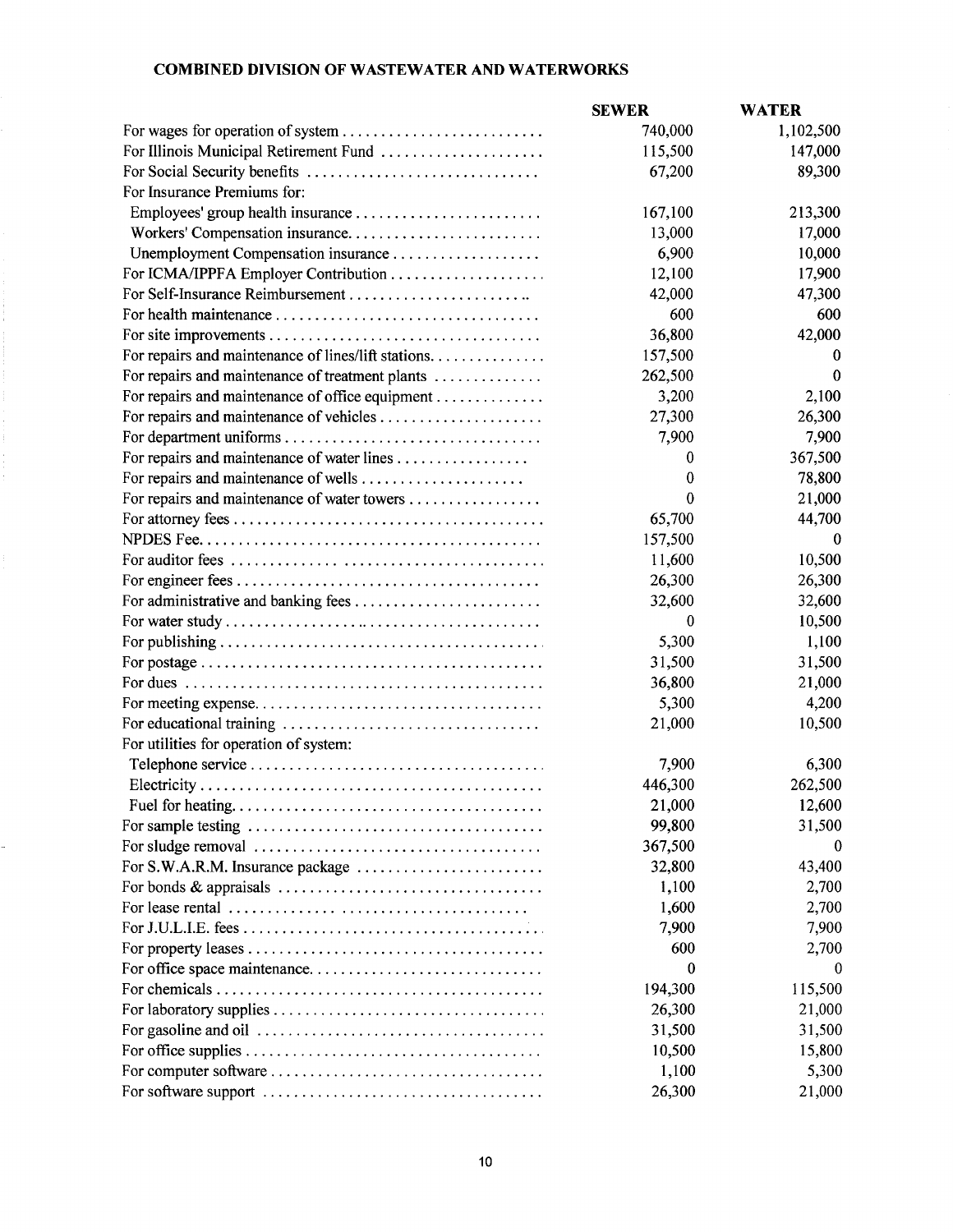| <b>Department Budget Totals</b>                                                         | \$3,274,796 | \$3,138,582 |
|-----------------------------------------------------------------------------------------|-------------|-------------|
| <b>Department Totals</b>                                                                | \$3,767,500 | \$3,610,500 |
|                                                                                         | 327,500     | 313,900     |
| For purchase of water meters                                                            | 0           | 210,000     |
|                                                                                         | 26,300      | 10,500      |
|                                                                                         | 52,500      | 52,500      |
|                                                                                         | 10,500      | 15,800      |
| For operating supplies $\ldots, \ldots, \ldots, \ldots, \ldots, \ldots, \ldots, \ldots$ | 21,000      | 42,000      |

## **DIVISION OF WATER AND SEWER CAPITAL FUND**

| 168,000   |  |
|-----------|--|
| 2,730,000 |  |
| 52,500    |  |
| 851,200   |  |
| 630,000   |  |
| 630,000   |  |
| 556,500   |  |
| 525,000   |  |
| 42,000    |  |
| 105,000   |  |
| 500,000   |  |
|           |  |

## **Department Total**

ļ, ÷,

 $\overline{a}$ 

6,790,200

## \$5,990,579

# **WASTE WATER TREATMENT PLANT CAPITAL FUND**

| <b>Department Total</b>                       | 26, 197, 197 | \$19,197,197 |
|-----------------------------------------------|--------------|--------------|
|                                               | 1,000,000    |              |
|                                               | 22,660,711   |              |
|                                               | 50,000       |              |
|                                               | 2,454,486    |              |
| For design engineering and program management | 32,000       |              |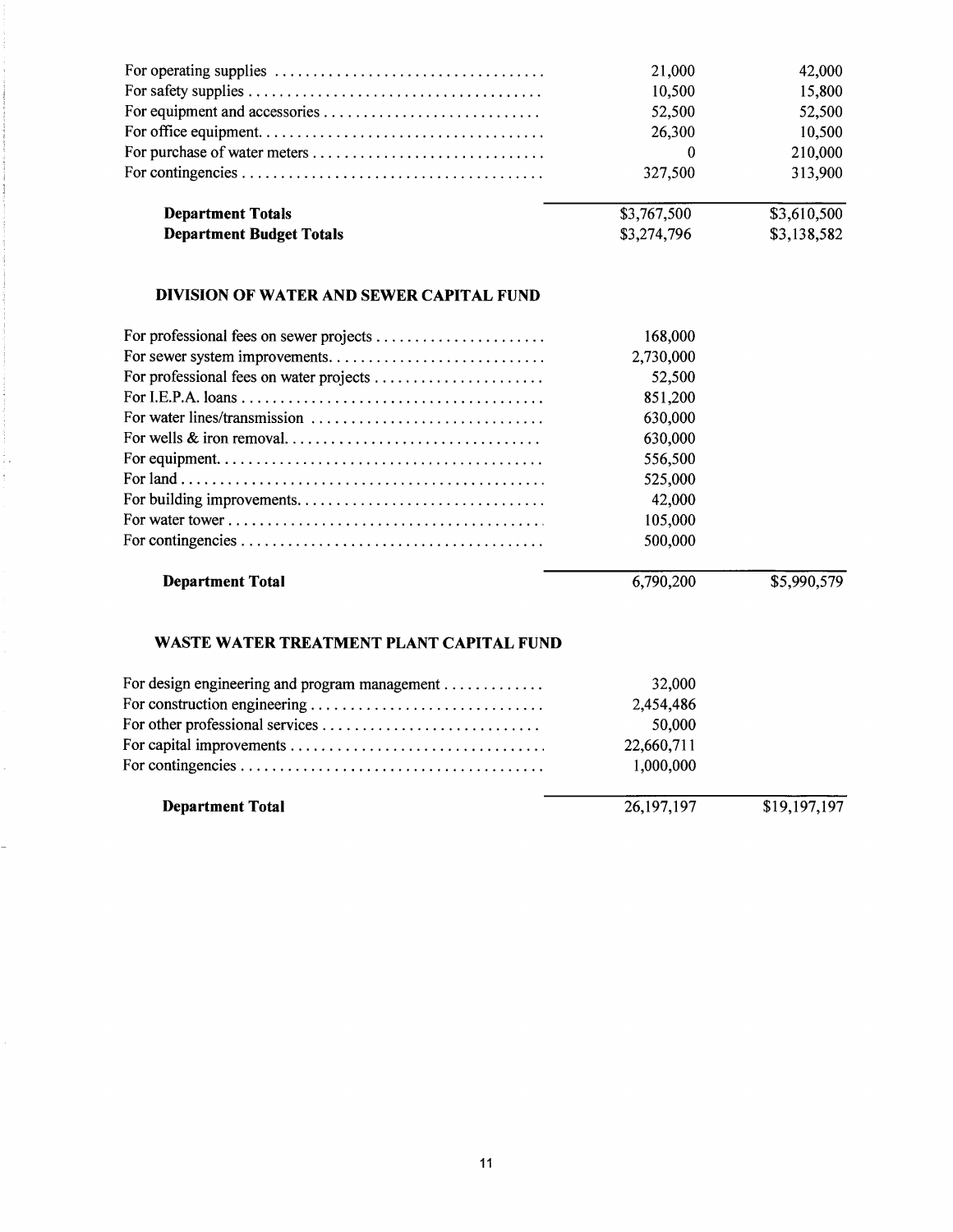| <b>RECAPITULATION OF DEPARTMENTS</b> |  |  |
|--------------------------------------|--|--|
|--------------------------------------|--|--|

÷,

|                                           | <b>AMOUNT</b><br><b>APPROPRIATED</b> | <b>AMOUNT</b><br><b>BUDGETED</b> |
|-------------------------------------------|--------------------------------------|----------------------------------|
| General Corporate Funds:                  |                                      |                                  |
|                                           | 302,000                              | 263,950                          |
|                                           | 799,300                              | 694,030                          |
|                                           | 425,900                              | 369,612                          |
| Department of Public Safety               |                                      |                                  |
| Division of Law Enforcement               | 7,617,875                            | 6,772,604                        |
|                                           | 22,700                               | 21,500                           |
| Department of Public Works                |                                      |                                  |
|                                           | 3,928,000                            | 3,414,409                        |
|                                           | 1,692,900                            | 1,472,000                        |
| Department of Building & Code Enforcement | 879,000                              | 763,466                          |
|                                           | 666,800                              | 578,323                          |
| <b>Total General Corporate Funds</b>      | 16,334,475                           | 14,349,894                       |
|                                           | 1,184,400                            | 937,500                          |
|                                           | 2,203,900                            | 2,098,811                        |
| Capital Development Fund                  | 5,725,500                            | 4,309,425                        |
| Sewer Operation and Maintenance           | 3,767,500                            | 3,274,796                        |
| Water Operation and Maintenance           | 3,610,500                            | 3,138,582                        |
|                                           | 6,790,200                            | 5,990,579                        |
| Waste Water Treatment Plant Capital Fund  | 26, 197, 197                         | 19,197,197                       |
| <b>GRAND TOTAL</b>                        | \$65,813,672                         | \$53,296,784                     |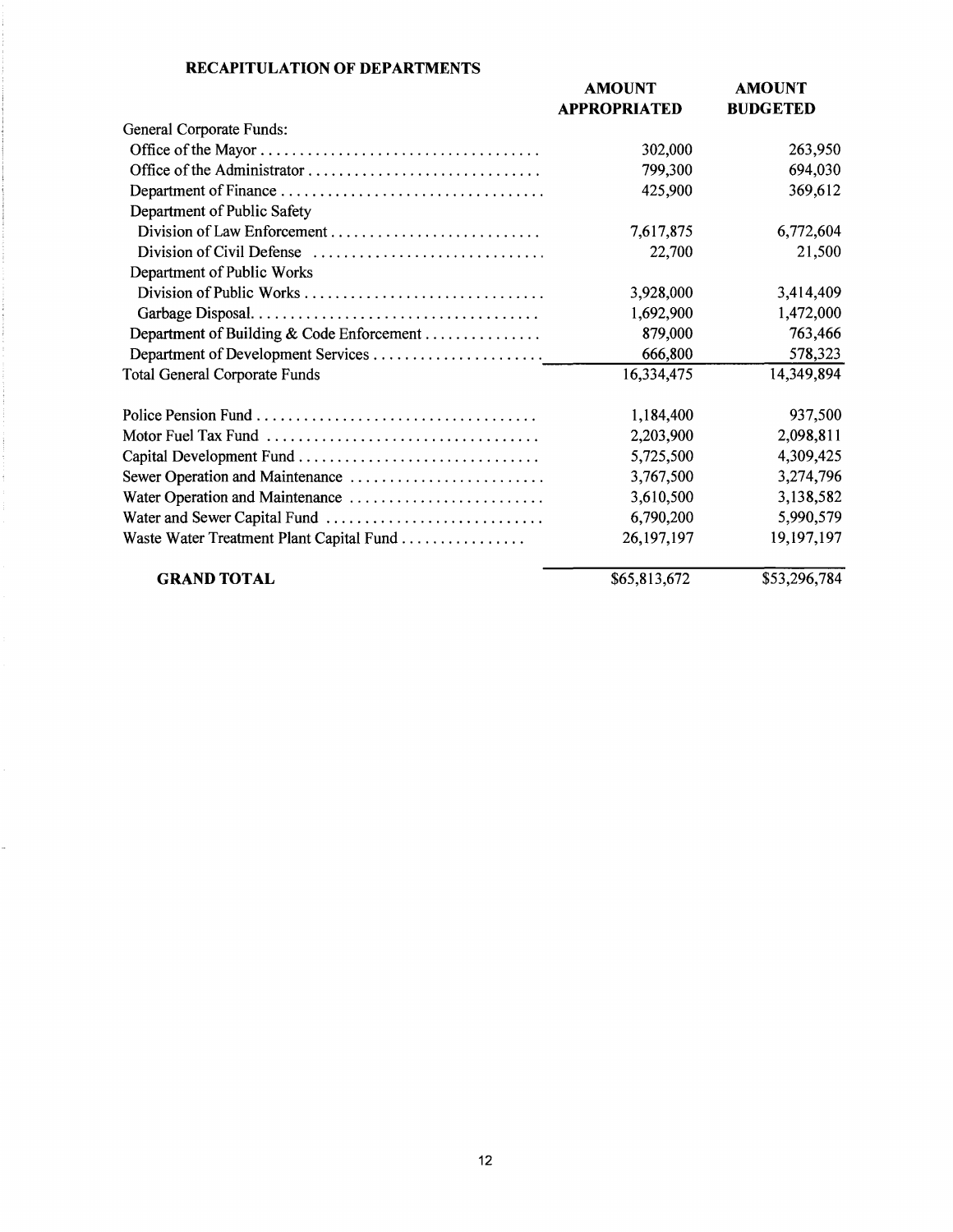SECTION II: That all Ordinances or parts of Ordinances conflicting with any of the provisions of this Ordinance be and the same are hereby repealed.

SECTION III: This Ordinance shall be in full force from and after its passage, approval, signing and publication in pamphlet form as provided by law.

PASSED this 2nd day of July, A.O. 2018, with 6 members voting aye, no members voting nay and with no members absent, the President not voting, said vote being:

| JOHN CLAVIO    | AYE. | CYNTHIA CORSO HEATH | AYE        |
|----------------|------|---------------------|------------|
| ROBERT KENNEDY | AYE. | <b>KEITH OGLE</b>   | <b>AYE</b> |
| MIKE STEVENS   | AYE  | RICHARD TREVARTHAN  | AYE        |

Adam Borrelli, Village Clerk

Fim Holland, Village President

**APPROVED this 2nd day of July, A.D. 2018 .** 

 $\frac{1}{\sqrt{3}}$  . (a)  $\frac{1}{2}$ /'·. *r*  ,, *,·\_:*  **ATTEST:** 

Adam Borrelli, Village Clerk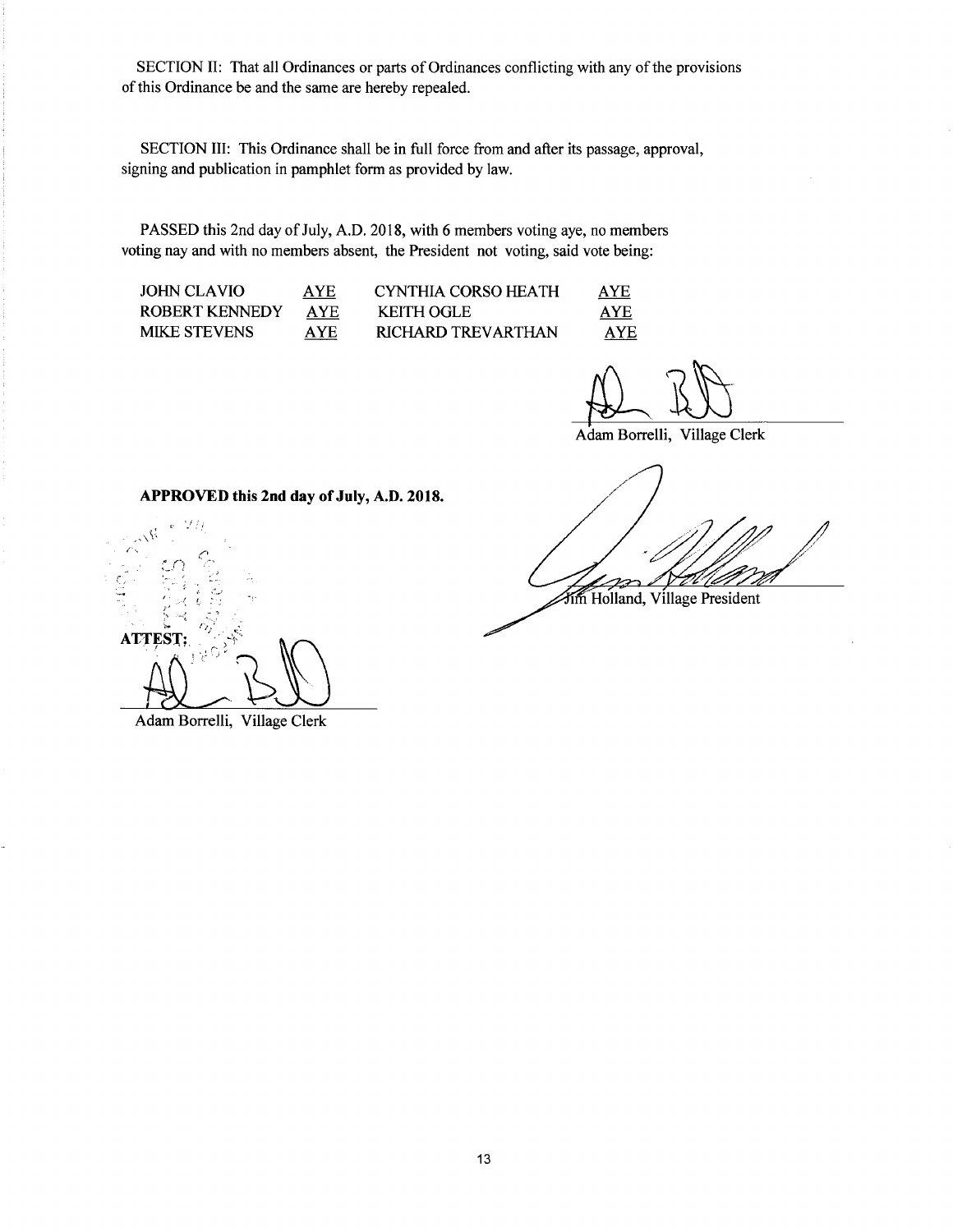## **CERTIFICATE OF CHIEF FISCAL OFFICER FOR ESTIMATED REVENUES FOR FISCAL YEAR 2018-19 VILLAGE OF FRANKFORT WILL** & **COOK COUNTIES, ILLINOIS**

#### **GENERAL CORPORATE FUND**

| Property Tax                         | 3,724,355 |  |
|--------------------------------------|-----------|--|
| Replacement Tax                      | 45,000    |  |
| Sales Tax                            | 5,800,000 |  |
| <b>Auto Rental Tax</b>               | 2,000     |  |
| <b>Utility Tax - Natural Gas</b>     | 225,000   |  |
| Utility Tax - Electricity            | 700,000   |  |
| <b>State Use Tax</b>                 | 450,000   |  |
| Income Tax                           | 1,533,000 |  |
| <b>Cell Tower Leases</b>             | 350,000   |  |
| <b>Interest Earned</b>               | 10,000    |  |
| <b>Liquor and Amusement Licenses</b> | 71,500    |  |
| Garage Sales License                 | 600       |  |
| Subd. & Zoning Fees, Books, etc.     | 40,000    |  |
| <b>Plan and Consultant Reviews</b>   | 80,000    |  |
| <b>Building Permits</b>              | 400,000   |  |
| <b>Inspection Fees</b>               | 7,000     |  |
| <b>Business License</b>              | 13,000    |  |
| <b>Contractor's License</b>          | 65,000    |  |
| Cable Franchise Fee                  | 300,000   |  |
| Telephone Franchise Fee              | 9,600     |  |
| Telecommunication Fee                | 525,000   |  |
| Miscellaneous                        | 137,800   |  |
| <b>Grants</b>                        | 10,000    |  |
| <b>Code Violations</b>               | 2,000     |  |
| <b>County Fines</b>                  | 85,000    |  |
| Parking Fines & Accident Reports     | 18,200    |  |
| <b>Towing Fines</b>                  | 13,000    |  |
| False Alarms & Protection services   | 9,000     |  |
| <b>Mowing Lots</b>                   | 25,000    |  |
| Vehicle & Solicitor Licenses         | 1,300     |  |
| Yard Waste Program                   | 7,000     |  |
| Recycle & Solid Waste Fees           | 1,231,000 |  |
| Sale of Equipment                    | 10,000    |  |
| Carry-over Available Funds           | 1,000,000 |  |
|                                      |           |  |

Total

\$16,900,355

#### **POLICE PENSION FUND**

| Property Tax                 | 1,044,764 |
|------------------------------|-----------|
| Investment Income            | 250,000   |
| Police Officer Contributions | 250,000   |

Total

\$1,544,764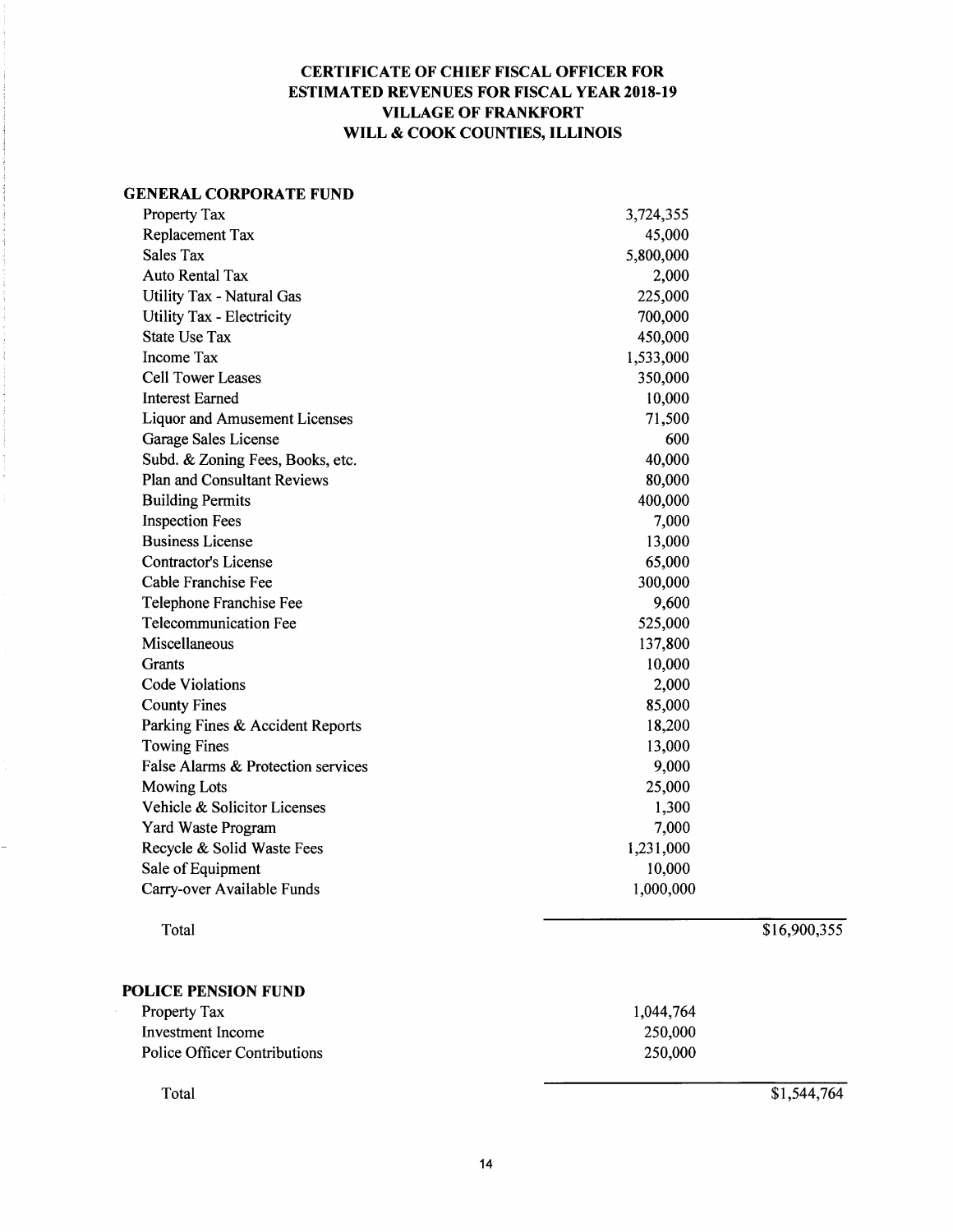| <b>MOTOR FUEL TAX FUND</b>                                                                                                                                               |                             |              |
|--------------------------------------------------------------------------------------------------------------------------------------------------------------------------|-----------------------------|--------------|
| Allotments                                                                                                                                                               | 457,900                     |              |
| Reimbursements                                                                                                                                                           | 425,432                     |              |
| Interest                                                                                                                                                                 | 2,500                       |              |
| Transfer from other account                                                                                                                                              | 513,300                     |              |
| <b>Invested</b> funds                                                                                                                                                    | 850,000                     |              |
| Total                                                                                                                                                                    |                             | \$2,249,132  |
|                                                                                                                                                                          |                             |              |
| <b>CAPITAL DEVELOPMENT FUND</b>                                                                                                                                          |                             |              |
| Development and Transportation Fees                                                                                                                                      | 155,000                     |              |
| Interest                                                                                                                                                                 | 15,000                      |              |
| Miscellaneous                                                                                                                                                            | 214,145                     |              |
| <b>Invested Funds</b>                                                                                                                                                    | 5,500,000                   |              |
|                                                                                                                                                                          |                             |              |
| Total                                                                                                                                                                    |                             | \$5,884,145  |
| WATER AND SEWER GENERAL                                                                                                                                                  |                             |              |
| Water & Sewer Receipts                                                                                                                                                   | 10,332,305                  |              |
| Interest                                                                                                                                                                 | 1,500                       |              |
| Meters                                                                                                                                                                   | 45,000                      |              |
| Miscellaneous                                                                                                                                                            | 17,000                      |              |
| Carry-over Available Funds                                                                                                                                               | 1,000,000                   |              |
|                                                                                                                                                                          |                             |              |
| Total                                                                                                                                                                    |                             | \$11,395,805 |
| <b>WATER AND SEWER CAPITAL FUND</b>                                                                                                                                      |                             |              |
| <b>Central Service Fees</b>                                                                                                                                              | 350,000                     |              |
| Capacity Expansion Fees                                                                                                                                                  | 15,000                      |              |
| Interest                                                                                                                                                                 | 10,000                      |              |
| <b>Invested Funds</b>                                                                                                                                                    | 6,500,000                   |              |
|                                                                                                                                                                          |                             |              |
| Total                                                                                                                                                                    |                             | \$6,875,000  |
| WASTE WATER TREATMENT PLANT CAPITAL FUND                                                                                                                                 |                             |              |
| I.E.P.A. Loan Proceeds                                                                                                                                                   | 26, 197, 197                |              |
| Total                                                                                                                                                                    |                             | \$26,197,197 |
| <b>GRAND TOTAL</b>                                                                                                                                                       |                             | \$71,046,398 |
| I hereby certify that the revenues, by source, as set forth above are the revenues anticipated<br>by the Village of Frankfort for the fiscal year ending April 30, 2019. |                             |              |
|                                                                                                                                                                          | <b>VILLAGE OF FRANKFORT</b> |              |
|                                                                                                                                                                          |                             |              |

Dated:  $7|2|20|8$ 

Jim Holland, Village President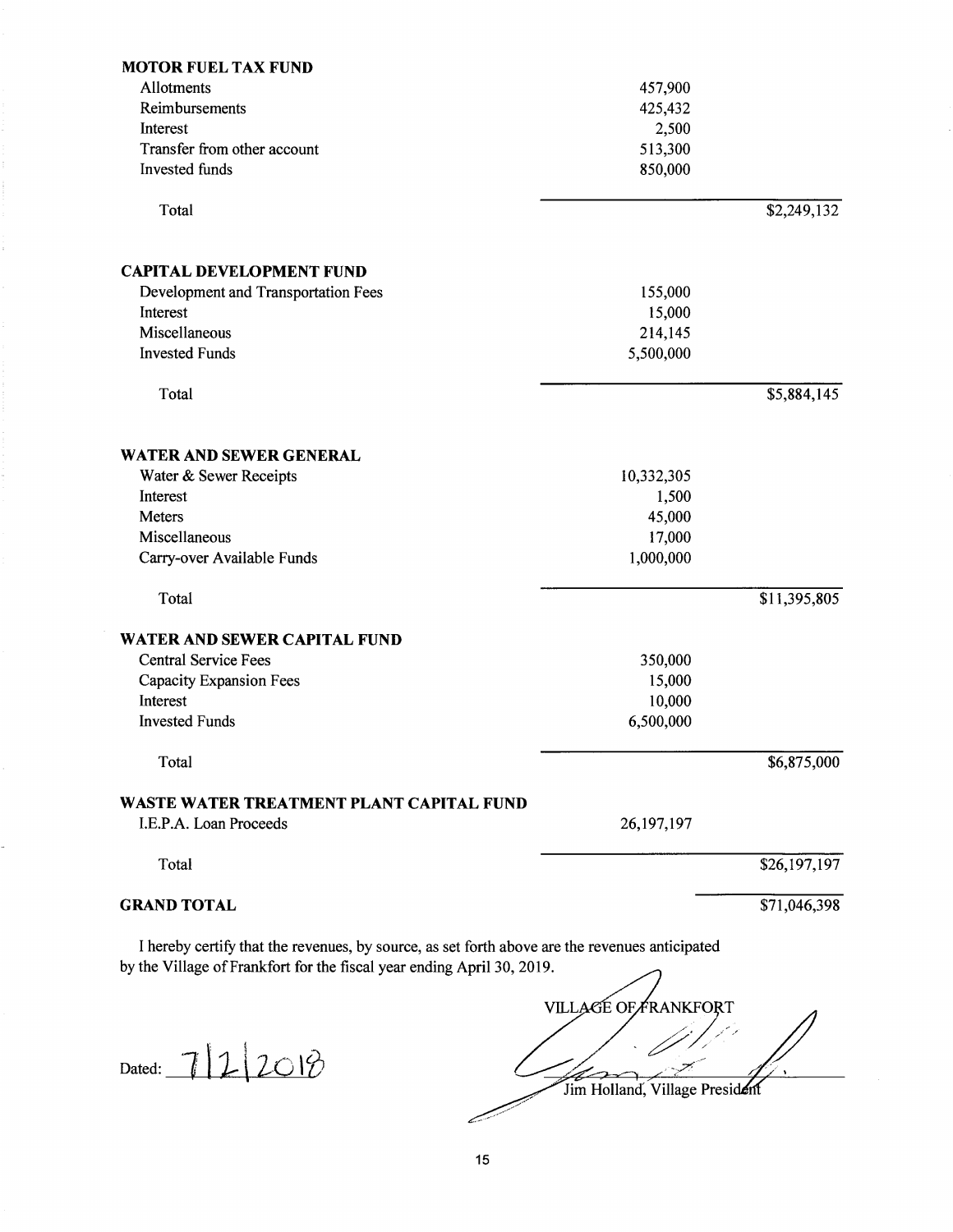### **CERTIFICATION OF BUDGET AND APPROPRIATION ORDINANCE IN ACCORDANCE WITH CHAPTER 120, PARAGRAPH 643 OF ILLINOIS REVISED STATUTES**

The undersigned, being Village Clerk and Village Treasurer of the taxing district hereinafter named, do hereby certify that attached hereto is a true and correct copy of the Budget and Appropriation of said Village for its 2018-19 fiscal year, adopted July 2, 2018.

We further certify that the estimate of revenues, by source, anticipated to be received by said taxing district, either set forth in said ordinance as "Estimated Receipts" or attached hereto by separate document, is a true statement of said estimate.

This certification is made and filed pursuant to the requirements of Public Act 83-881 and on

behalf of the Village of Frankfort, Will & Cook Counties, Illinois.

c <sup>+ 1</sup> } *t* >  $\lambda^{(i)}$  $\mathcal{L}$ 

(SEAL) Adam Borrelli, Village Clerk

Judith Hageman, Village Treasurer

Dated:~~' -+---1--+-------' <sup>2018</sup>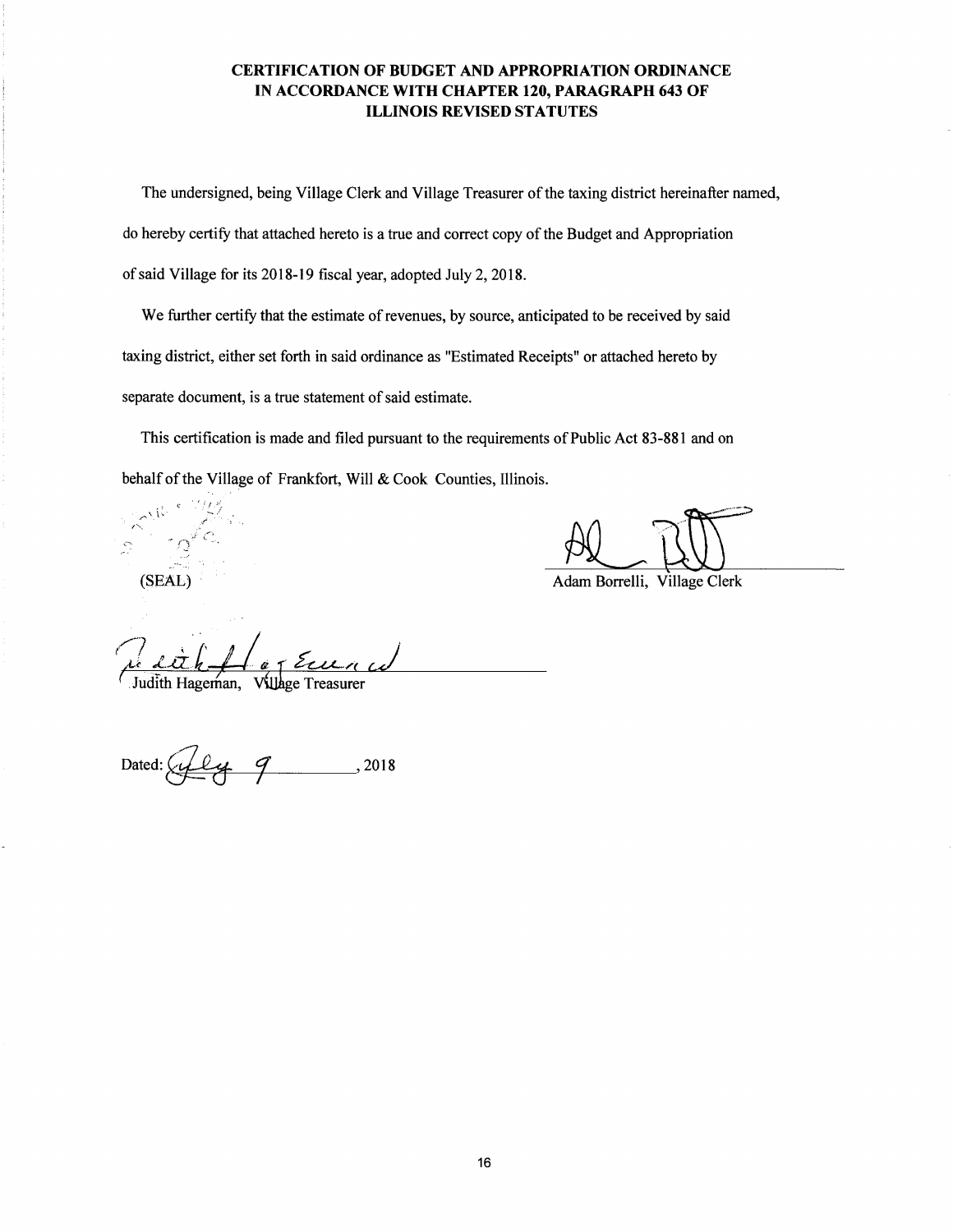STATE OF ILLINOIS)

) ss.

COUNTY OF WILL )

I, Adam Borrelli, the Village Clerk of the Village of Frankfort, in the Counties of Will & Cook, and State of Illinois, aforesaid, do hereby certify that I am the duly qualified and acting Village Clerk of said Village, and as such official I do further certify that I have the care and custody of all official records of the President and Board of Trustees of said Village, and that the foregoing Ordinance attached hereto, being Ordinance No. 3160, entitled "AN ORDINANCE PROVIDING AN APPROPRIATION FOR CORPORA TE PURPOSES FOR FISCAL YEAR BEGINNING MAY 1, A.O. 2018, AND ENDING APRIL 30, A.O. 2019, IN THE VILLAGE OF FRANKFORT, WILL & COOK COUNTIES, ILLINOIS" is a true, correct and compared copy of the original of said Ordinance being passed at a regular meeting of the President and Board of Trustees of the aforesaid Village held on the 2nd day of July, 2018.

IN WITNESS WHEREOF, I have hereunto affixed my hand and the corporate seal of said Village this 2nd day of July, 2018.

Adam Borrelli, Village Clerk

(SEAL)